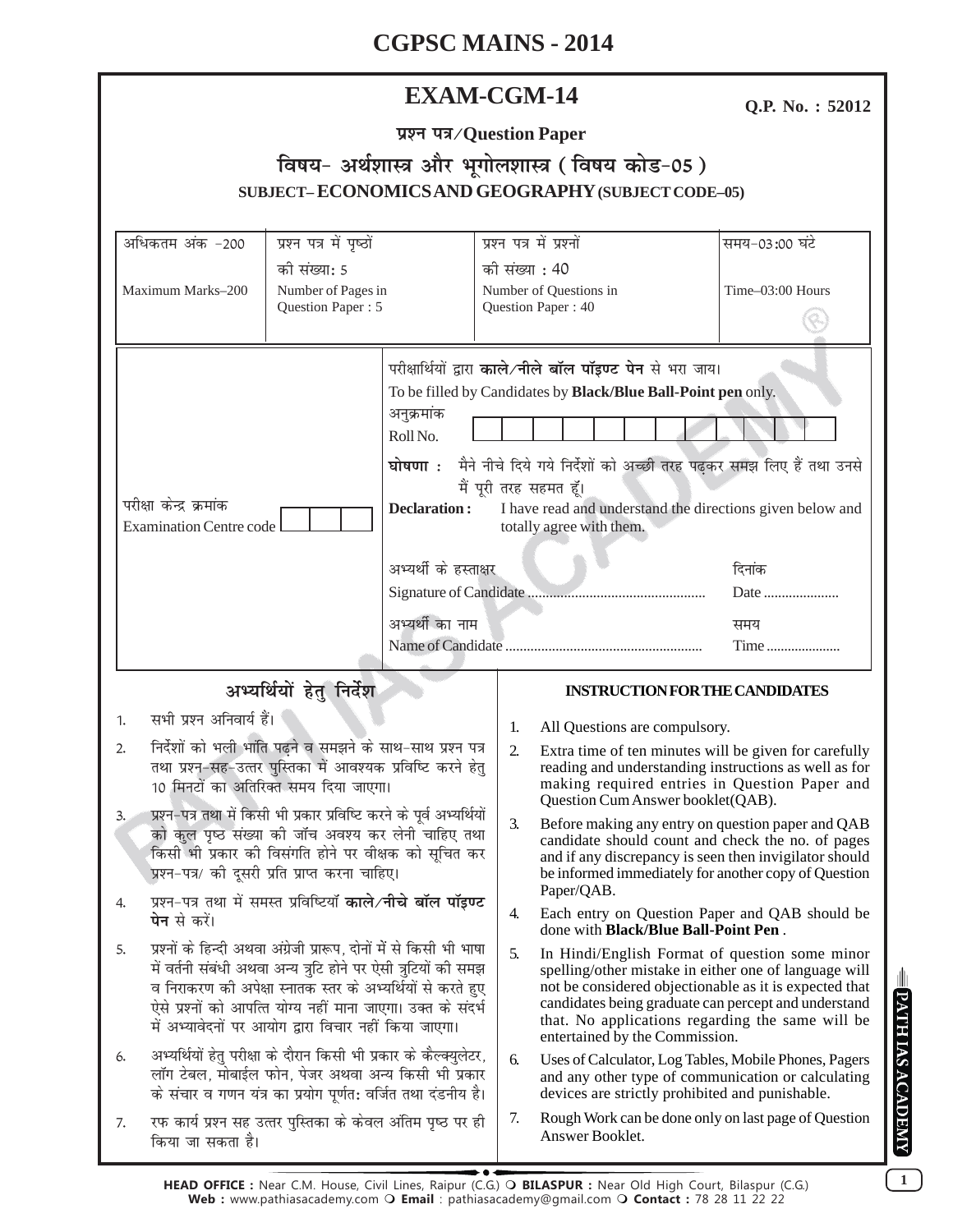### ग्वएड-1 SECTION-1 (उत्तर की शब्द सीमा-30, अंक-02)

#### भाग -1

तेन्दुलकर समिति ने भारत में गरीबी रेखा को कैसे परिभाषित किया है ?  $\mathbf{1}$ 

How does Tendulkar Committee defined poverty line in India?

- पब्लिक-प्राइवेट पार्टनरशिप (Public-Private Partnership) की क्या अवधारणा है ?  $\overline{2}$ What is the concept of Public-Private Partnership (PPP) ?
- 'परिशोधन कोष' के उद्देश्यों को बतलाइये।  $\mathcal{F}$ Mention the objectives of 'Sinking fund'.
- $\overline{4}$ . क्या सरकार द्वारा कर लगाने का एक मात्र उद्देश्य आय जुटाना होता है ? Whether income generation is the only objective of imposing tax by the Government?

### भाग $-2$

''मूल्य आवर्धित कर'' क्या है ?  $1.$ 

What is "Value-Added Tax"?

'सकल घरेल उत्पाद (साधन लागत पर)' तथा 'सकल घरेल उत्पाद' (बाजार कीमत पर)' में अन्तर स्पष्ट कीजिए।  $\overline{2}$ 

Differentiate between "Gross Domestic Product (at factor cost)" and "Gross Domestic Product (at market price)".

'घर्षणात्मक बेरोजगारी' क्या है ?  $\mathcal{F}_{\mathcal{L}}$ 

What is "Frictional Unemployment"

नियोजन की गांधीवादी व्यह-रचना क्या है ?  $\overline{4}$ .

What is Gandhian Strategy of Planning?

## भाग $-3$

छत्तीसगढ की कुडप्पा शैल समूह की विशेषता का वर्णन कीजिए।  $1.$ 

Describe the characteristics of Cuddapah rock series in Chhattisgarh.

छत्तीसगढ राज्य में गोदावरी नदी अपवाह तंत्र का वर्णन कीजिए।  $\overline{2}$ 

Describe the Godawari river drainage system in Chhattisgarh State.

छत्तीसगढ में अभयारण्यों का वर्णन कीजिए। 3.

Describe the Sanctuaries of Chhattisgarh.

'आशा दीप' से आप क्या समझते हैं ?  $\overline{4}$ .

What do you mean by "Asha Deep"?

## भाग $-4$

वर्ष 2004-05 की स्थिर कीमतों पर छत्तीसगढ में प्रतिव्यक्ति आय वर्ष 2014-15 में कितने रुपये अनुमानित की गयी है और इसकी वृद्धि दर क्या 1. हे ?

In constant price of 2004-05, what per capital income and its growth rate are estimated in the year 2014-15 in Chhattisgarh?

 $\overline{2}$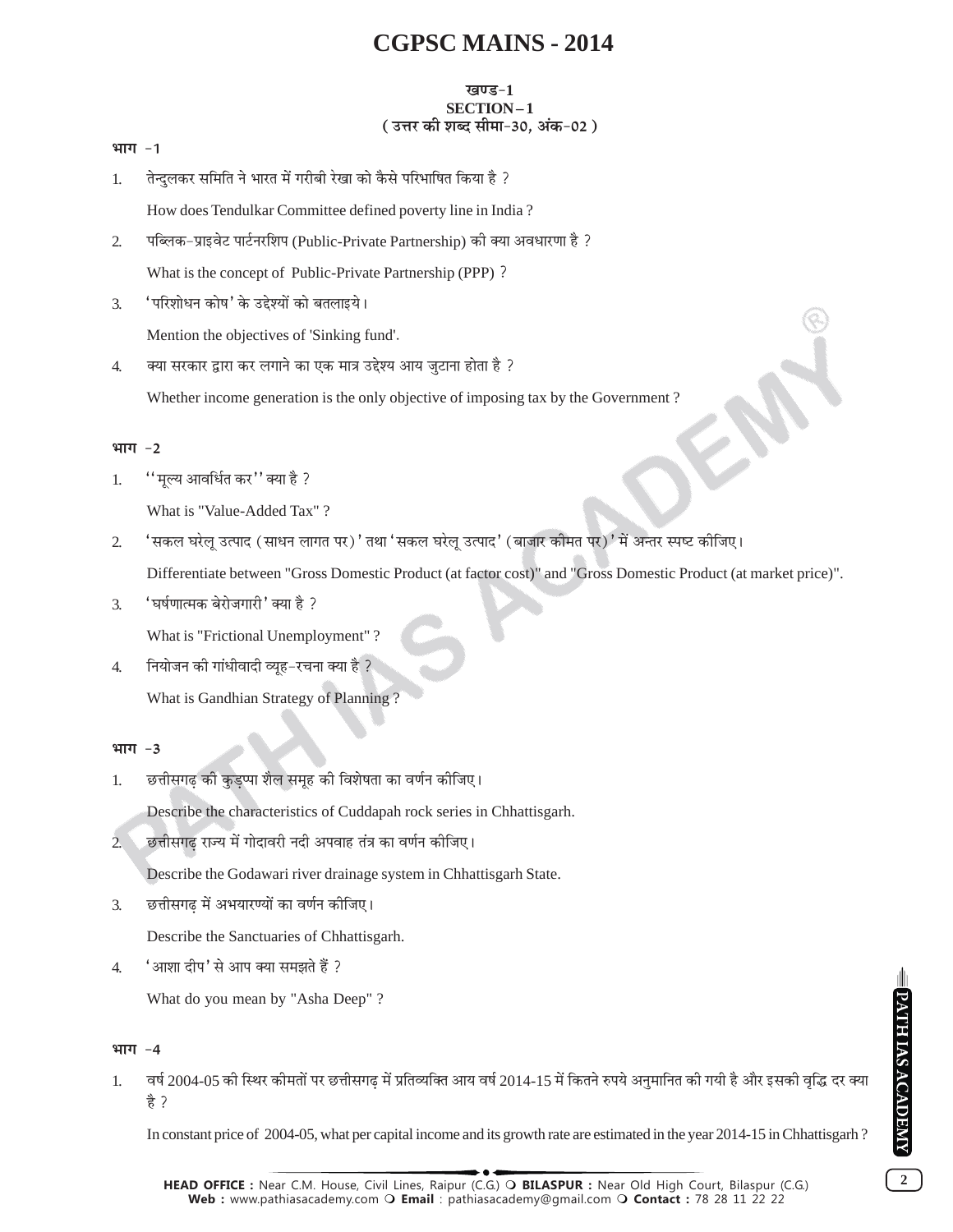$\overline{2}$ वर्ष 2001-2011 के दशक में छत्तीसगढ के ग्रामीण क्षेत्रों में 0-6 आयु वर्ग की जनसंख्या में क्या परिवर्तन हुआ है ?

What change has taken place in the population of 0-6 years in rural areas of Chhattisgarh during 2001-2011 decade?

- पूंजीगत खाता को परिभाषित कीजिए।  $\overline{3}$ . Define the capital account.
- छत्तीसगढ़ में ग्रामीण साख के संस्थागत स्रोत क्या हैं ?  $\overline{4}$ . What are the institutional sources of rural credit in Chhattisgarh?

### भाग -5

छत्तीसगढ के ताप विद्युत परियोजनाओं को लिखिये। 1.

Write the Thermal Power Projects in Chhattisgarh.

'इंदिरा हरेली सहेली योजना' क्या है ?  $\overline{2}$ 

What is 'Indira Hareli Saheli Yojana'?

- मिट्टी की गुणवत्ता का आंकलन किस आधार पर किया जाता है ?  $\mathfrak{Z}$ . On which basis quality of soil is evaluated?
- वन संरक्षण नीति क्या है ?  $\overline{4}$

What is Forest Conservation Policy?

# SECTION-2 ( उत्तर की शब्द सीमा-60. अंक-04 )

ADEN

## भाग -1

- किन कारणों से मुद्रास्फीति को निरन्तर 'उपभोक्ता मुल्य सुचकांक' के साथ जोडा जा रहा है ?  $\overline{5}$ Why is inflation being increasingly linked with "Consumer Price Index" in India?
- भारत में सार्वजनिक राजस्व के विभिन्न स्त्रोतों की विवेचना कीजिए। 6.

Discuss the various sources of public revenue in India.

#### भाग  $-2$

किन विषयों में भारत में केन्द्रीय योजना, राज्य योजनाओं से भिन्न हैं ? 5.

In what respect does a Central Plan differ from State Plan in India?

भारत में करों के अधिरोपण के क्या स्तर हैं तथा कर विभिन्न स्तरों पर क्यों अधिरोपित किए जाते हैं ? 6.

What are the levels of imposition of taxes in India and why are taxes imposed at various levels?

## भाग -3

छत्तीसगढ़ में बंगाल की खाड़ी वर्षा को किस प्रकार प्रभावित करती है ? 5.

How Bay of Bengal effects the rainfall in Chhattisgarh?

छत्तीसगढ़ में मातृ एवं शिशु मुत्यु-दर अधिक होने के क्या कारण है ? 6.

What are the causes of excess maternal and infant mortality rate in Chhattisgarh?

 $\overline{\mathbf{3}}$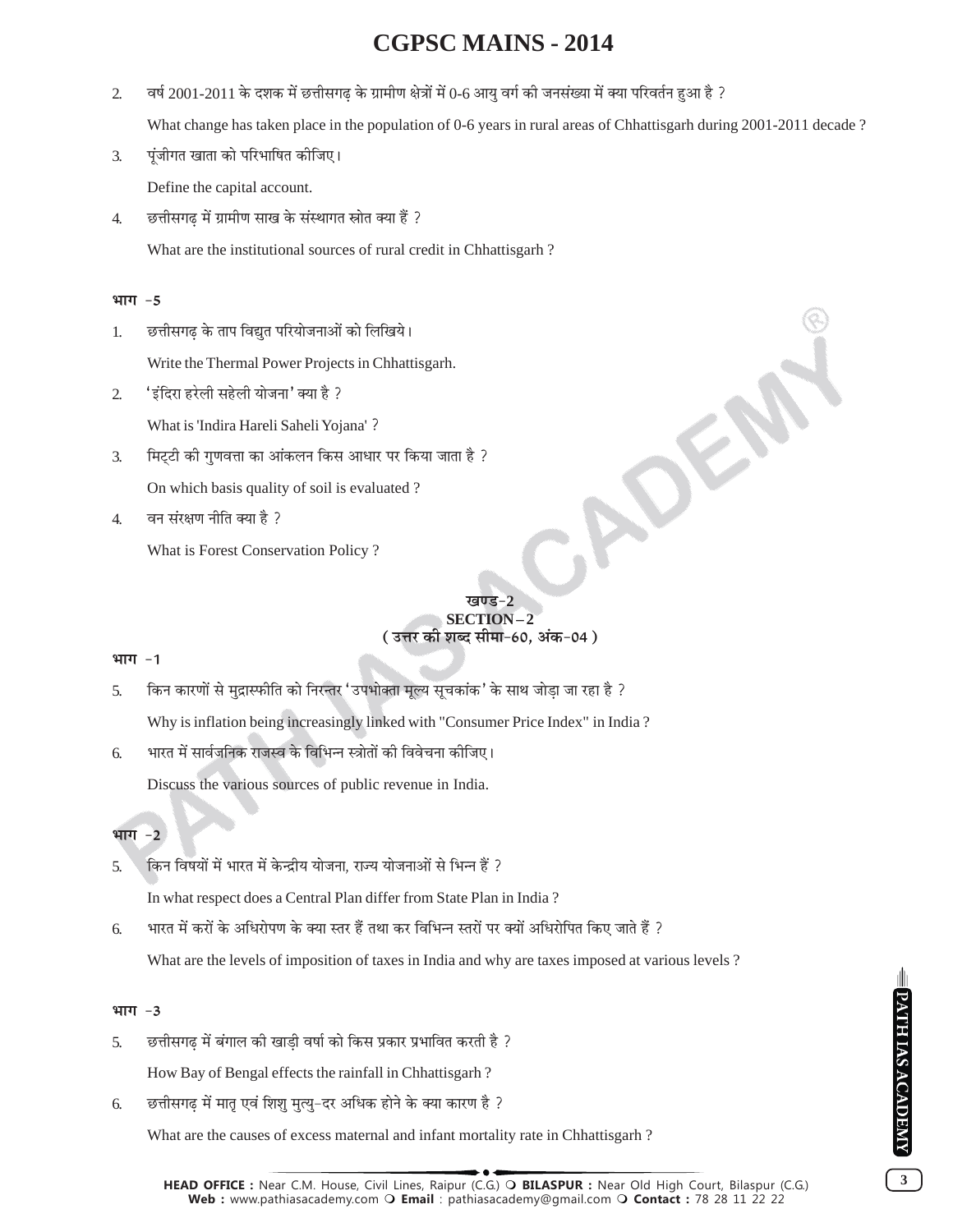#### भाग -4

- कस्तुरबा गांधी आवासीय बालिका विद्यालय क्या है ? इसका उद्देश्य समझाइये।  $\overline{5}$ . What is Kasturba Gandhi Girls Residential School ? Explain its objectives.
- छत्तीसगढ में 'बाल-श्रम' की क्या समस्या है ? और क्यों ? 6. What are the problems of "Child-labour" in Chhattisgarh and why?

#### भाग $-5$

छत्तीसगढ में कृषि विकास योजना के नाम बताइये। 5.

Write the name of agriculture development plans in Chhattisgarh.

हर्बल स्टेट की व्याख्या कोजिये। 6.

Explain the Herbal State.

#### ग्वπट−? **SECTION-3** ( उत्तर की शब्द सीमा-100, अंक-08 )

DEN

#### भाग $-1$

'' मेगा फूड पार्क'' (Mega Food Parks) की अवधारणा क्या है ? इससे क्या लाभ प्राप्त हैं ? 7. What is the concept of "Mega Food Parks"? What benefits are achieved through it?

### भाग $-2$

''काम का अधिकार'' क्या है ?'मनरेगा' योजना छत्तीसगढ में अपने उद्देश्यों को प्राप्त करने में कहाँ तक सफल रही है ? समझाइये।  $7<sub>1</sub>$ 

What is "Right to Work"? How for "MNREGA" scheme has been successful in achieving its objective in Chhattisgarh? Explain.

### भाग -3

छत्तीसगढ में आयु एवं लिंगानुपात का वर्णन कीजिए।

Describe the age and sex-ratio of Chhattisgarh.

### भाग $-4$

''स्वच्छ भारत मिशन 2014'' क्या है ? छत्तीसगढ में इसकी प्रगति बतलाइये।  $7.$ 

What is "Clean Indian Mission 2014" ? Explain its progress in Chhattisgarh.

### भाग -5

छत्तीसगढ में राष्टीय उद्यान एवं वन्य जीवों के संरक्षण एवं विकास की योजना बताइये।  $7<sub>1</sub>$ 

State National Park and Development for Wild Life Conservation Plan in Chhattisgarh.

 $\overline{\mathbf{4}}$ 

HEAD OFFICE : Near C.M. House, Civil Lines, Raipur (C.G.) O BILASPUR : Near Old High Court, Bilaspur (C.G.) Web: www.pathiasacademy.com O Email: pathiasacademy@gmail.com O Contact: 78 28 11 22 22